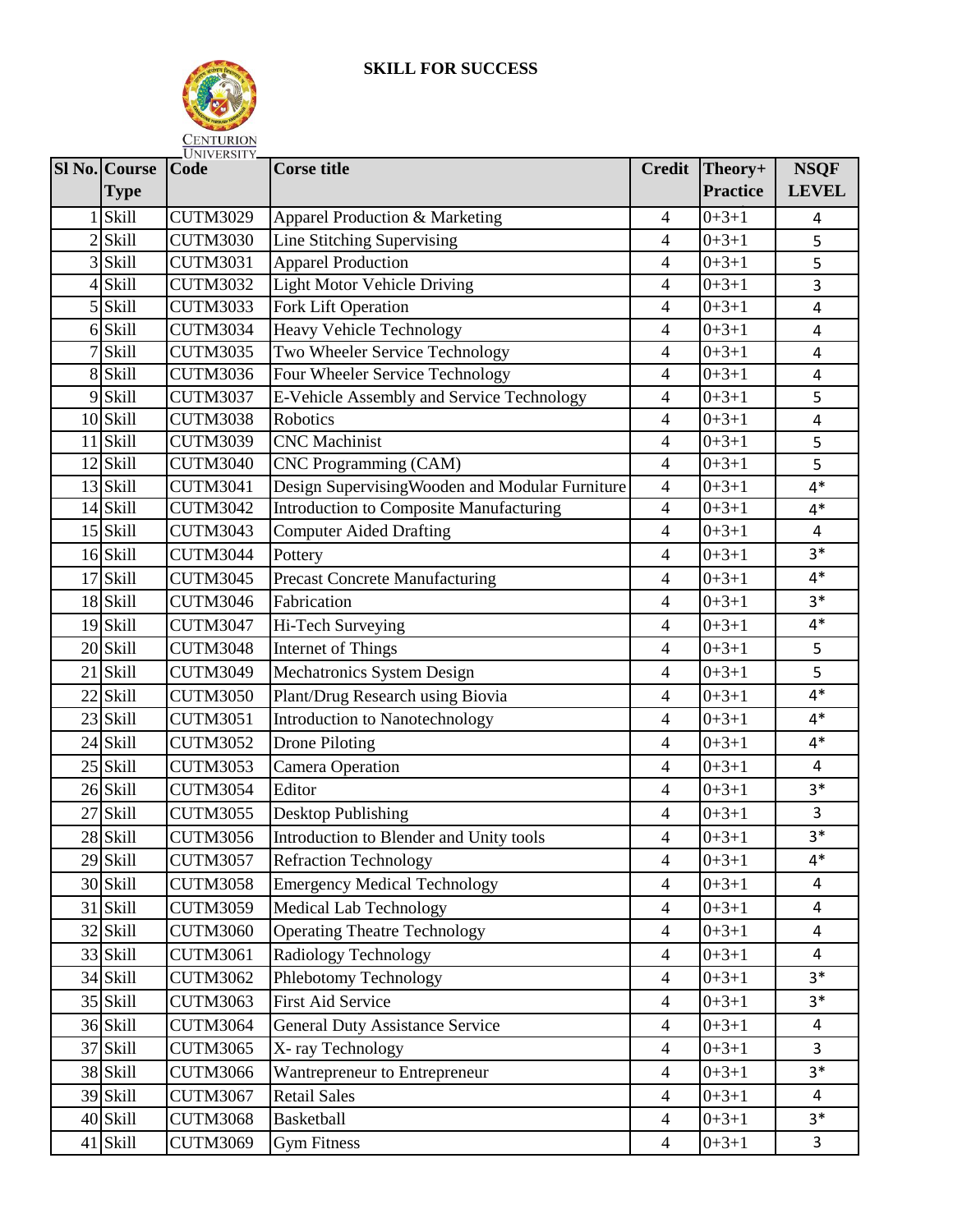|    | 42 Skill   | <b>CUTM3070</b> | Swimming                                         | 4              | $0+3+1$ | 3                       |
|----|------------|-----------------|--------------------------------------------------|----------------|---------|-------------------------|
|    | 43 Skill   | <b>CUTM3071</b> | <b>Beauty Therapy</b>                            | 4              | $0+3+1$ | $\overline{4}$          |
|    | 44 Skill   | <b>CUTM3072</b> | Yoga & Meditation                                | 4              | $0+3+1$ | 3                       |
|    | 45 Skill   | <b>CUTM3073</b> | <b>Solar PV Installation</b>                     | $\overline{4}$ | $0+3+1$ | $\overline{4}$          |
|    | 46 Skill   | <b>CUTM3074</b> | Solar Lighting Technology                        | 4              | $0+3+1$ | 4                       |
|    | 47 Skill   | <b>CUTM3075</b> | Gardening                                        | $\overline{4}$ | $0+3+1$ | $3*$                    |
|    | 48 Skill   | <b>CUTM3076</b> | Solar PV Microgrid System                        | $\overline{4}$ | $0+3+1$ | $\overline{a}$          |
|    | 49 Skill   | <b>CUTM3077</b> | <b>Solar Driven Equipment Assembly</b>           | $\overline{4}$ | $0+3+1$ | $4*$                    |
|    | 50 Skill   | <b>CUTM3078</b> | Solar Thermal Engineering                        | $\overline{4}$ | $0+3+1$ | 5                       |
|    | $51$ Skill | <b>CUTM3079</b> | <b>Introduction to Quantum Computing</b>         | $\overline{4}$ | $0+3+1$ | $3*$                    |
|    | $52$ Skill | <b>CUTM3080</b> | Introduction to High-performance Computing       | $\overline{4}$ | $0+3+1$ | $4*$                    |
|    | 53 Skill   | <b>CUTM3081</b> | Organic Farming                                  | $\overline{4}$ | $0+3+1$ | $\overline{4}$          |
|    | 54 Skill   | <b>CUTM3082</b> | <b>Mushroom Farming</b>                          | $\overline{4}$ | $0+3+1$ | $\overline{4}$          |
|    | 55 Skill   | <b>CUTM3083</b> | <b>Hydroponics Technology</b>                    | $\overline{4}$ | $0+3+1$ | 4                       |
|    | 56 Skill   | <b>CUTM3084</b> | <b>Poultry Farming</b>                           | $\overline{4}$ | $0+3+1$ | $\overline{4}$          |
|    | 57 Skill   | <b>CUTM3085</b> | Dairy Farming                                    | $\overline{4}$ | $0+3+1$ | $\overline{\mathbf{4}}$ |
|    | 58 Skill   | <b>CUTM3086</b> | <b>Vermicomposting Farming</b>                   | $\overline{4}$ | $0+3+1$ | 4                       |
|    | 59 Skill   | <b>CUTM3087</b> | Transformer Manufacturing, Repairing and Mainter | $\overline{4}$ | $0+3+1$ | $\overline{\mathbf{4}}$ |
|    | $60$ Skill | <b>CUTM3088</b> | <b>CCTV</b> Installation                         | $\overline{4}$ | $0+3+1$ | $\overline{4}$          |
|    | $61$ Skill | <b>CUTM3089</b> | <b>Electrical Installation</b>                   | $\overline{4}$ | $0+3+1$ | 4                       |
|    | $62$ Skill | <b>CUTM3090</b> | Repair and Maintenance of Home Appliances        | $\overline{4}$ | $0+3+1$ | 3                       |
|    | 63 Skill   | <b>CUTM3091</b> | Refrigeration and air conditioning               | $\overline{4}$ | $0+3+1$ | 5                       |
|    | 64 Skill   | <b>CUTM3092</b> | Super critical Co2 plant operation               | $\overline{4}$ | $0+3+1$ | $4*$                    |
|    | $65$ Skill | <b>CUTM3093</b> | Seed production - Paddy                          | $\overline{4}$ | $0+3+1$ | 4                       |
|    | 66 Skill   | <b>CUTM3094</b> | Paddy Processing and marketing                   | $\overline{4}$ | $0+3+1$ | 4                       |
| 67 | Skill      | <b>CUTM3095</b> | <b>Business Plan Preparation</b>                 | $\overline{4}$ | $0+3+1$ | $\overline{a}$          |
|    | 68 Skill   | <b>CUTM3096</b> | Dairy Plant operation                            | $\overline{4}$ | $0+3+1$ | 4                       |
|    | 69 Skill   | <b>CUTM3097</b> | Fruit processing with dryers                     | 4              | $0+3+1$ | 4                       |
|    | 70 Skill   | <b>CUTM3098</b> | Composite fabrication practice                   | $\overline{4}$ | $0+3+1$ | $\overline{\mathbf{4}}$ |
|    | 71 Skill   | <b>CUTM3099</b> | Powder coating practice                          | $\overline{4}$ | $0+3+1$ | 4                       |
|    | 72 Skill   | <b>CUTM3100</b> | Farm appliances operation                        | 4              | $0+3+1$ | 4                       |
|    | 73 Skill   | <b>CUTM3101</b> | Sewage Treatment plant operation                 | $\overline{4}$ | $0+3+1$ | $\overline{a}$          |
|    | 74 Skill   | <b>CUTM3102</b> | Solid Waste management                           | $\overline{4}$ | $0+3+1$ | 4                       |
|    | 75 Skill   | <b>CUTM3103</b> | Bio fertilisers preparation                      | $\overline{4}$ | $0+3+1$ | $4*$                    |
|    | 76 Skill   | <b>CUTM3104</b> | PCB designing & fabrication                      | $\overline{4}$ | $0+3+1$ | $\overline{4}$          |
|    | 77 Skill   | <b>CUTM3105</b> | Introduction to Block Chain Technology           | $\overline{4}$ | $0+3+1$ | $5*$                    |
|    | 78 Skill   | <b>CUTM3106</b> | <b>Introduction to Nutraceuticals</b>            | $\overline{4}$ | $0+3+1$ | 3                       |
|    | 79 Skill   | <b>CUTM3107</b> | Introduction to NLP                              | $\overline{4}$ | $0+3+1$ | $3*$                    |
|    | 80 Skill   | <b>CUTM3108</b> | <b>Introduction to Computational Biology</b>     | $\overline{4}$ | $0+3+1$ | $4*$                    |
|    | 81 Skill   | <b>CUTM3109</b> | Product Life Cycle Management through Gate proce | $\overline{4}$ | $0+3+1$ | $\overline{\mathbf{4}}$ |
|    | 82 Skill   | <b>CUTM3110</b> | New material development with Biovia             | $\overline{4}$ | $0+3+1$ | 6                       |
|    | 83 Skill   | <b>CUTM3111</b> | Spectral image processing using Python           | $\overline{4}$ | $0+3+1$ | $5*$                    |
|    | 84 Skill   | <b>CUTM3112</b> | Satellite data processing                        | $\overline{4}$ | $0+3+1$ | $5*$                    |
|    | 85 Skill   | <b>CUTM3113</b> | Working with Graphene and carbon fibre           | $\overline{4}$ | $0+3+1$ | $5*$                    |
|    | 86 Skill   | <b>CUTM3114</b> | <b>Adobe Tools and Illustrations</b>             | $\overline{4}$ | $0+3+1$ | $5*$                    |
|    | 87 Skill   | <b>CUTM3115</b> | <b>Digital Painting</b>                          | $\overline{4}$ | $0+3+1$ | 4                       |
|    | 88 Skill   | <b>CUTM3120</b> | Computer Installation and Maintenance            | $\overline{4}$ | $0+3+1$ | 4                       |